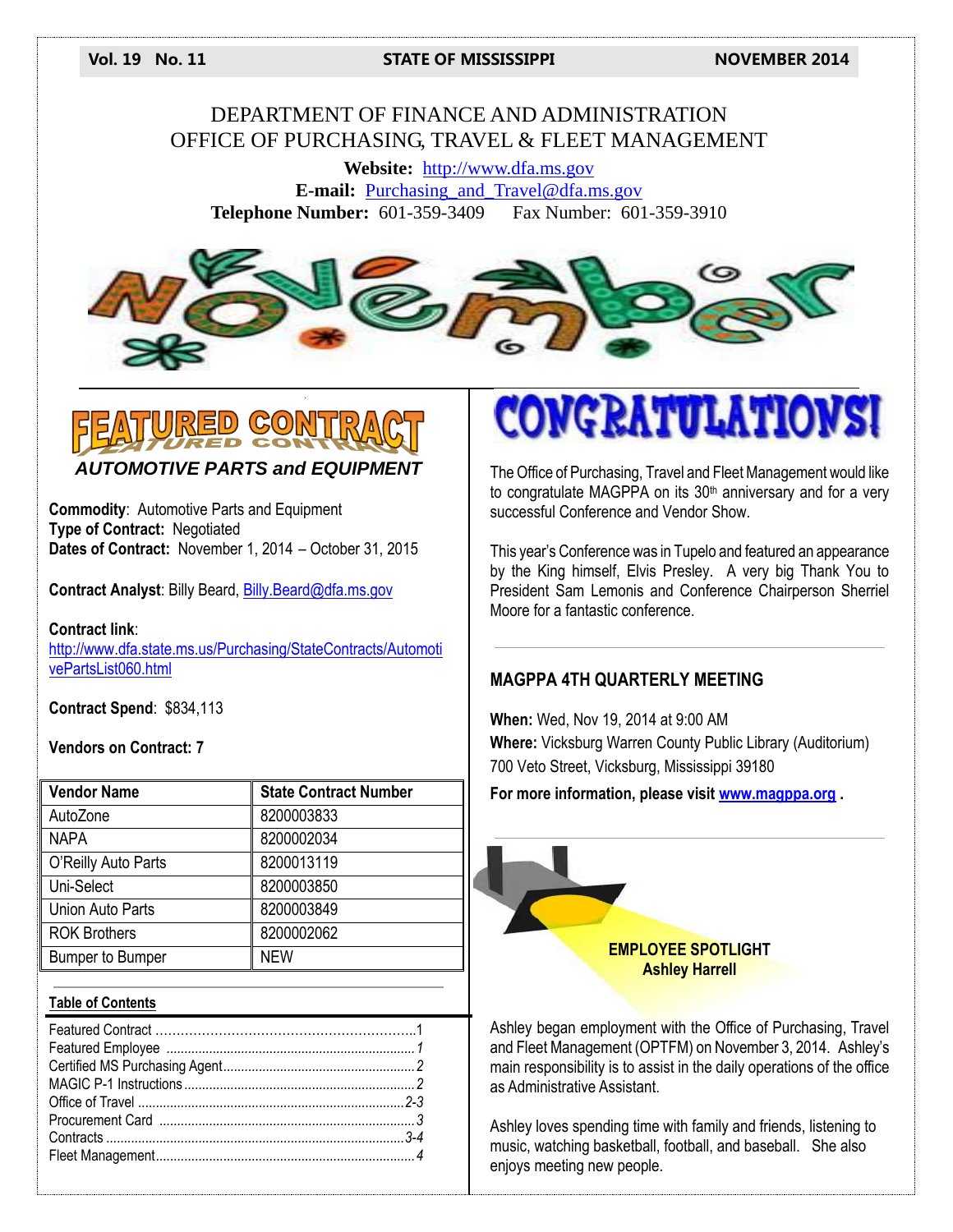#### **PURCHASING NOTES – November 2014**

## Certified Mississippi Purchasing Agent

#### *CONGRATULATIONS TO THE RECENT CMPAs FROM THE OCTOBER, 2014, CLASS*: Connie Allen - ITS; Curtis Anders - UMMC; Janet Beech - City of Hattiesburg; Victor Cavett - MDOC; Jeanette Crawford - ITS; James Davis - MDOT; Ben Garrett - ITS; Donna Hales - MDE; Kenny Heard - UMMC; Patti Irgens - ITS; Daniel Lynch - MDES; Sabrina Malone - MDOT; Beverly Massey - MSFA; Peggy Montgomery - MSDH; Sally O'Callaghan - UMMC; Bridget Otts - MUW; Mike Pearson - MDOT; Irene Perkins - MDOT; Sarah Ridley - MDOT; Debbie Shows - PEPL; Susan Shumake - DMR; Debra Spell Rayborn - ITS; and Justin Stepp - MDOT.



#### **REMINDER! MAGIC P1 INSTRUCTIONS**

Instructions on how to create and submit a P-1 in MAGIC to OPTFM can be found on the OPTFM Website under "MAGIC P-1 Instructions at the below link." They are



also accessible under the "P-1 Training Tool" link that is listed on each of the types of P-1 Purchase Requests - Electronic. You may<br>access the instructions at the link below: access the instructions at the link below: [http://www.mmrs.state.ms.us/imported/docs/lib/DFA/MMRS%20Ap](http://www.mmrs.state.ms.us/imported/docs/lib/DFA/MMRS%20Applications/MAGIC/LO/How%20to%20Process%20a%20P1%20in%20MAGIC.pdf) [plications/MAGIC/LO/How%20to%20Process%20a%20P1%20in%](http://www.mmrs.state.ms.us/imported/docs/lib/DFA/MMRS%20Applications/MAGIC/LO/How%20to%20Process%20a%20P1%20in%20MAGIC.pdf) [20MAGIC.pdf](http://www.mmrs.state.ms.us/imported/docs/lib/DFA/MMRS%20Applications/MAGIC/LO/How%20to%20Process%20a%20P1%20in%20MAGIC.pdf) .

In addition to using the instructions to create the P-1, agencies should review the required documents for each specific type of P-1 request. You may access the list of Electronic P-1 Purchase Requests and the required documents for each on OPTFM's website at the below link:

[http://www.dfa.state.ms.us/Purchasing/PurchasingTools/Electronic](http://www.dfa.state.ms.us/Purchasing/PurchasingTools/ElectronicP1Process.html) [P1Process.html.](http://www.dfa.state.ms.us/Purchasing/PurchasingTools/ElectronicP1Process.html) 

### **Office of Travel**

#### **Miscellaneous Travel Expenses**

We all have unexpected expenses from time to time while in travel status, however, there are some rules that apply to reimbursable expenses and non-reimbursable expenses.

#### **Reimbursable expenses include, but are not limited to, the following:**

- Copy services, postage, and supplies relating to the business purpose of the trip
- Business related phone calls, calls to check voice mail at the office, faxes, and internet usage charges and fees
- Conference/Registration fees
- Costs related to passports and travel visas when necessary to accomplish the official business purpose of the trip
- Costs related to vaccinations required and/or recommended for international business travel
- Currency conversion fees
- Laundry or cleaning expenses on trips lasting seven (7) calendar days or more

#### **Non-reimbursable expenses include, but are not limited to, the following:**

- Airline, car, and card membership dues and club fees; travel upgrade fees (air, rail, car)
- Alcoholic beverages
- Bank charges for ATM withdrawals
- Childcare costs
- Toiletry items
- Expenses related to vacation or personal days taken before, during or after a business trip
- Haircuts and personal grooming
- Laundry, cleaning, pressing costs for trips of less than seven days
- Mini-bar charges
- **Movies**
- No-show/Cancellation fees or fees related to hotel late check-out (unless business or weather-related)
- Personal reading materials (magazines, newspapers, etc.)
- Personal vehicle maintenance
- Recreational expenses
- Saunas, massages
- Shoe Shines
- Traffic citations (moving violations), parking tickets, court fees and other fines